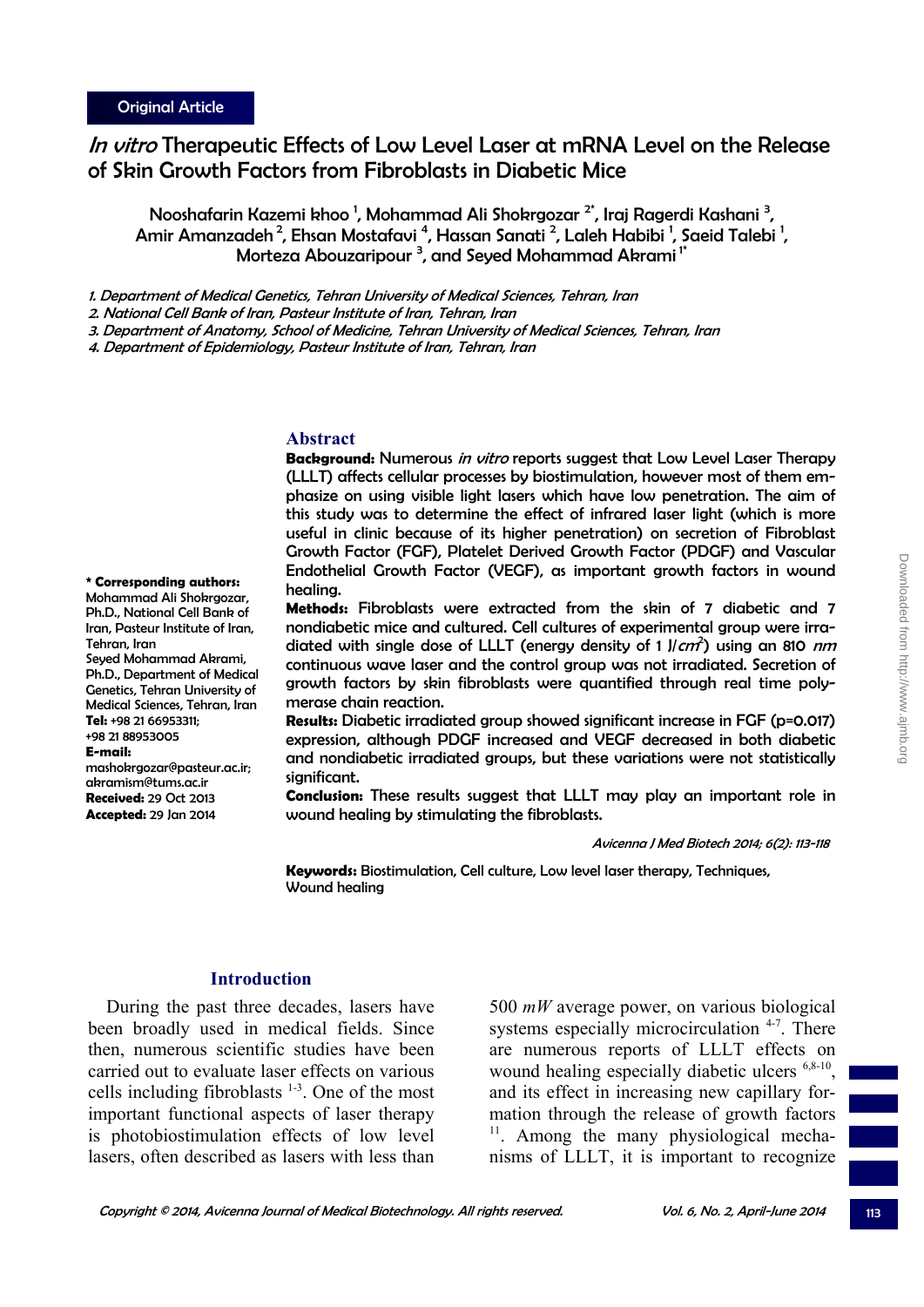that laser may affect the release of various growth factors.

The growth factors play a role in epithelial cell formation, formation of new fibroblasts and collagen and neovascularization. The release of growth factors from injured and inflammatory cells is, therefore, an important part of wound healing  $2,7,11$ . The basic Fibroblast Growth Factor (bFGF) stimulates the proliferation of all cell types involved in wound healing both *in vitro* and *in vivo* 12. VEGF is an extremely potent angiogenic stimulator <sup>11</sup>. PDGF regulates cell growth and division and plays a significant role in angiogenesis 7 . In most of these studies, visible red light is used which is suitable for monolayer cell cultures *in vitro*. However, *in vivo*, infrared lights with higher penetration are more useful, though some reports show inhibitory effects of infrared lasers on fibroblasts  $3,13$ . The aim of this study was to evaluate the effects of 810 *nm* infrared laser (which have very good results in our clinical use in diabetic patients) on *in vitro* expression of FGF, PDGF and VEGF from isolated skin fibroblasts in diabetic and nondiabetic mice.

#### **Materials and Methods**

Skin fibroblasts were isolated from 4 week old male Balb/c mice, obtained from Pasteur Institute of Iran. Mice were sacrificed using chloroform according to the ethics committee of Tehran University of Medical Sciences. After shaving the back of mice, 1 *cm* 2 of full thickness skin was cut by scalpel and placed into 70% ethanol for 2 *min*. Then, it was washed with DMEM (Gibco) plus antibiotic (penicillin and streptomycin) three times and was cut into small pieces using scalpel and transferred into 15 *ml* round bottomed tube. After adding 2 *ml* of 0.25% trypsin and brief vortexing, it was incubated for 30 *min* at 37*°C* in 95% air with  $10\%$  CO<sub>2</sub> in humidified incubator and vortexed briefly every 10 *min*. After spinning at 120 *g*/5 *min*, supernatant was removed and 4-5 *ml* of 0.1% collagenase type 2 (invitrogen) was added and incubated for 4 *hr* at 37*°C* and was vortexed briefly every

10 *min*. After spinning at 120 *g*/5 *min*, supernatant was transferred to a well of a 6-well plate and the sediment was added into 5 other wells (instead of discarding the supernatant which contained small number of cells, we transferred it to a well to use the cells later) and 1 *ml* DMEM supplemented with 10% FBS, 2 *mM* L-glutamine and 25 *µg/ml* gentamycin was added to each well. Medium was changed to a fresh one every other day. Upon reaching confluency, cells were detached with trypsin and subcultured in two 12-well culture plates. Prior to irradiation, 12-well plates were microscopically verified to guarantee that the cells were confluent and there was no contamination. Following aspiration of 75% DMEM culture medium, irradiation was started. The remaining 25% medium avoided dehydration of the fibroblasts through irradiation. One plate was irradiated (case) and the other plate was non-irradiated (control).

#### *Irradiation source*

In this study, we used an infrared GaAlAs Laser (Physio laser, RJ, Germany) with a wavelength of 810 nm<sup>13</sup>, with an area of 1  $cm<sup>2</sup>$ , power output of 10  $mW$  and in continuous mode. In all experiments, the laser probe was fixed with a delivery arm that permitted precise positioning of the fiber tip 1 *cm* in front of the cell monolayer that allowed the laser beam width to be 1 *cm* 2 . The laser power of 10 *mW* was used in all experiments. The cell cultures were irradiated with a single dose for 1 *min* and 40 *s* at a power density of 10 *mW/cm*2 and energy density of 1 *J/cm*<sup>2</sup> . After irradiation, the remaining medium was removed and new DMEM medium was added. Cells were then incubated for 1 *hr* prior to RNA extraction.

## *PCR*

Total RNA was isolated from laser treated and untreated fibroblasts using CinnaPure RNA extraction kit (CinnaGen Co., Iran). One <sup>μ</sup>*g* of RNA was reverse transcribed to cDNA using PrimeScript cDNA Synthesis Kit (Takara) with 2 *µl* PrimeScript Buffer, 0.5 *µl* Prime Script RT Enzyme, 0.5 *µl* Oligo dT Primer,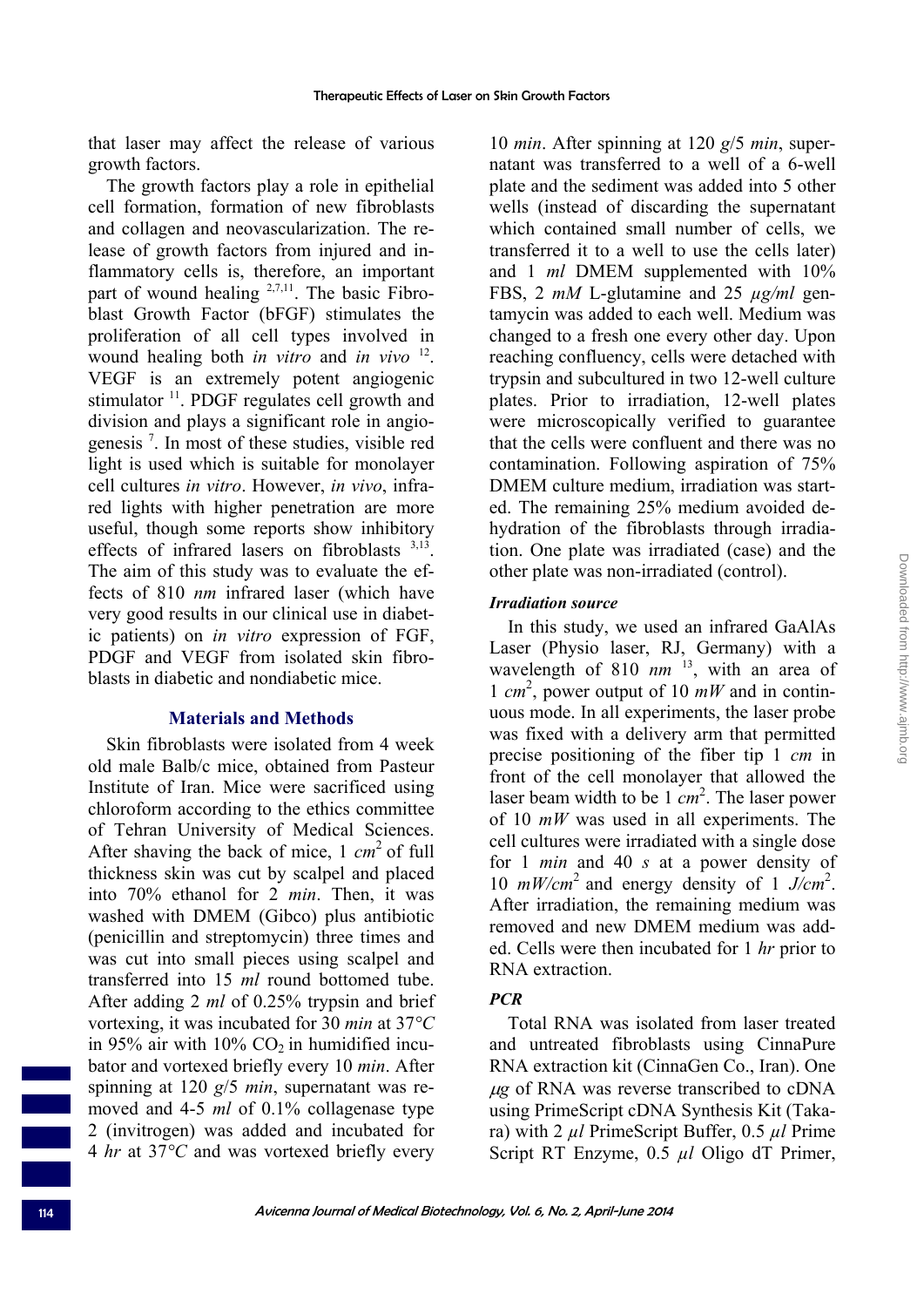Random Hexamers and 1.5 *µl* RNase Free dH2O. The amplification through Polymeraze Chain Reaction (PCR) was carried out using 10 *µg/µl* of cDNA and primer design master mix and primers. The primers sequences are shown in table 1. PCR amplification was performed using a 48-well tray (ABI) with 20 *µl* final reaction mixture containing 10 *µl* real time master mix (primer design),  $7 \mu l$  ddH<sub>2</sub>O, 1 *µl* forward and reverse primer (10 *pmol/µl*) and 2 *µl* cDNA. PCR profile consisted of 95*°C* for 15 *min*, 95*°C* for 30 *s*, 60*°C* for 55 *s*, and 72*°C* for 20 *s*. Amplification was carried out for 40 cycles. To avoid any contamination of the preparation, PCR set-up was performed in a separate laboratory under sterile conditions. In every run, real time was performed in duplicate for each sample and one negative control for each primer was included to exclude false-positive results.

In this study, we used TATA box binding protein (TBP) as the housekeeping gene (internal control). Data was analyzed using ΔΔCT equation. The fold change for PCR products were calculated in laser treated versus non-treated samples in each group of cells. PCR products were resolved in 1% agarose gel electrophoresis, and ethidium bromide-stained specific bands were visualized under UV light and photographed (to check if they have correct PCR product size).

## **Results**

Data were analyzed using the SPSS (SPSS Inc., Chicago, IL, 16th version). A p-value less than 0.05 was considered statistically significant. The descriptive statistics were presented as median and standard deviation. All experiments were repeated at least 2 times with 2 parallel measurements (duplicate) in different wells. The statistical analysis was

done by calculating ANOVA, post-hoc (LSD).

The investigated factors before laser irradiation had no significant difference in diabetic and nondiabetic mice. A significant increase  $(p=0.017)$  was seen in the expression of FGF after irradiation in diabetic mice in comparison with nondiabetic mice after laser irradiation (Figure 1). Although the expression of PDGF also increased in both diabetic and nondiabetic mice after LLLT, it was not statistically significant (Figure 2). The expression of VEGF decreased after LLLT in both diabetic and nondiabetic mice, but it was not statistically significant (Figure 3). The investigated factors after laser irradiation had significant increase in diabetic mice in comparison with nondiabetic mice only for FGF after laser irradiation. P-value of growth factors in diabetic and nondiabetic mice in laser group and control group are shown in table 2.

#### **Discussion**

There are many clinical and experimental data on the relationship between metabolic



Figure 1. LLLT increases Fgf expression from isolated skin fibroblasts in diabetic mice in comparison with non diabetic mice, significantly [DI(-)LA(-) in comparison with  $DI(+)LA(+)$  The starred column,  $DI(+)LA(+)$ , shows this significant increase. Fgf expression between diabetic and non-diabetic mice before laser exposure [DI(-)LA(-) and  $DI(+)LA(-)$ ] shows no significant difference

Table 1. Primers sequences

| Vegf-f    | 5-'CTGCTGTAACGATGAAGCCCTG-3' | Vegf-r    | 5-'GCTGTAGGAAGCTCATCTCTCC-3'  |
|-----------|------------------------------|-----------|-------------------------------|
| Egf-f     | 5-'ACTGGTGTGACACCAAGAGGTC-3' | Eøf-r     | 5-'CCACAGGTGATCCTCAAACACG     |
| Pdgf-f    | 5-'AATGCTGAGCGACCACTCCATC-3' | Pdgf-r    | 5-TCGGGTCATGTTCAAGTCCAGC-3'   |
| $Fef-2-f$ | 5-'AAGCGGCTCTACTGCAAGAACG-3' | $Fgf-2-r$ | 5-'CCTTGATAGACACAACTCCTCTC-3' |
| Tbp-f     | 5'-AAGGGAGAATCATGGACCAGAAC   | Tbp-r     | 5'-GGTGTTCTGAATAGGCTGTGGAG    |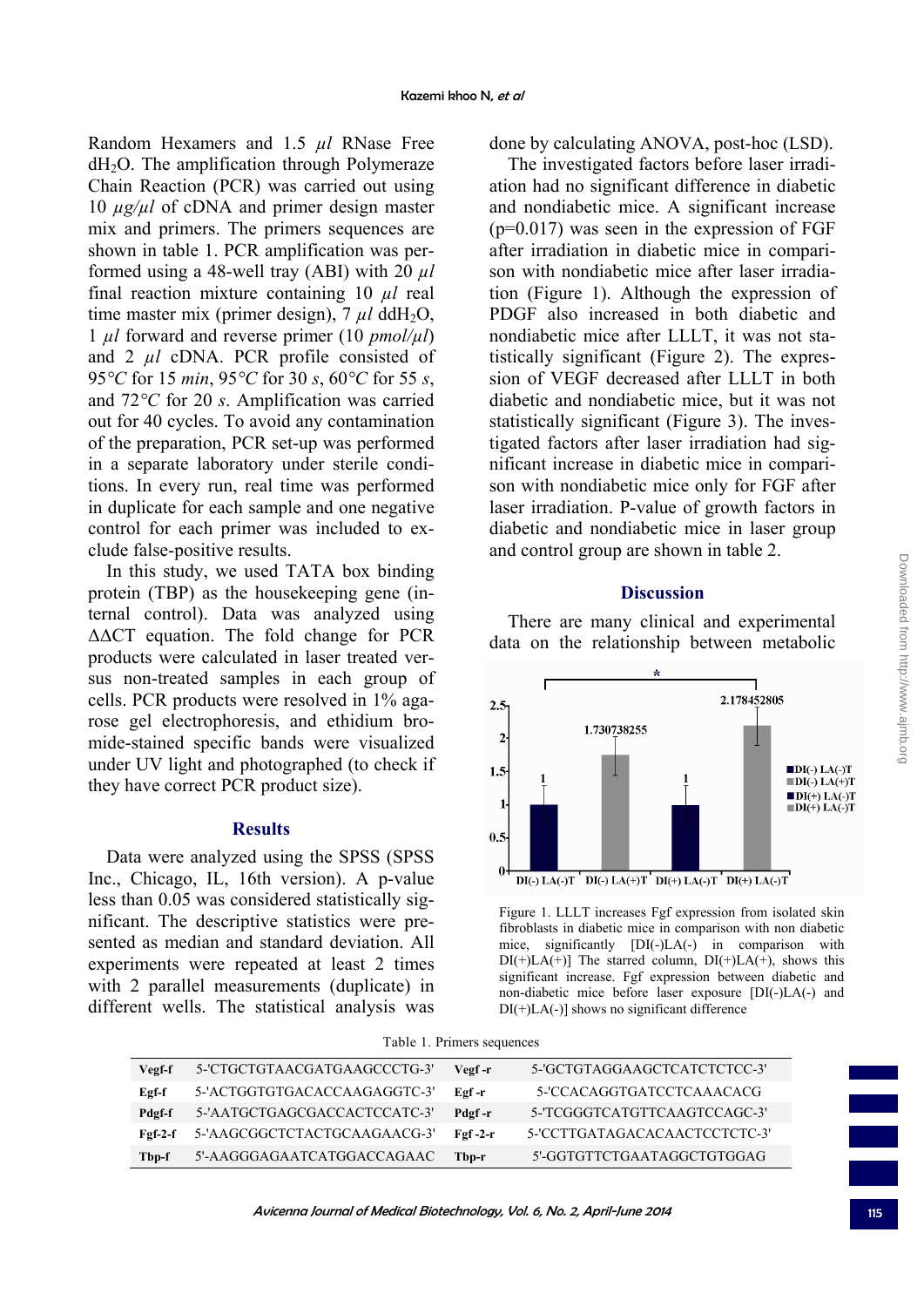

Figure 2. LLLT increases Pdgf expression in both diabetic and non diabetic mice, but this increase is not significant  $[DI(-)LA(-)$  in comparison with  $DI(-)LA(+)$  and  $DI(+)LA(-)$ in comparison with  $DI(+)LA(+)$ ]. Pdgf expression between diabetic and non-diabetic mice before laser exposure [DI(-) LA(-) and  $DI(+)LA(-)$ ] shows no significant difference. Pdgf expression between diabetic and non-diabetic mice after laser exposure  $[DI(-)LA(+)$  and  $DI(+)LA(+)$ ] shows no significant difference



Figure 3. LLLT decreases Vegf expression in diabetic and non diabetic mice, but this decrease is not significant [DI(-) LA(-) in comparison with  $DI(-)LA(+)$  and  $DI(+)LA(-)$  in comparison with  $DI(+)LA(+)$ . Vegf expression between diabetic and non-diabetic mice before laser exposure [DI(-) LA(-) and  $DI(+)LA(-)$ ] shows no significant difference. Vegf expression between diabetic and non-diabetic mice after laser exposure  $[DI(-)LA(+)$  and  $DI(+)LA(+)$ ] shows no significant difference

Table 2. P-value of growth factors comparison in diabetic and non diabetic mice in laser and control groups

|                              | $DI(-) LA(-)$ |       |       |  |
|------------------------------|---------------|-------|-------|--|
| Subject                      | Vegf          | Fgf   | Pdgf  |  |
| $DI(-) LA(-) VS DI(-) LA(+)$ | 0.381         | o 329 | 0.142 |  |
| $DI(+)LA(-) VS DI(+)LA(+)$   | 0.127         | 0.017 | 0.456 |  |

disturbance in diabetes and wound healing. Mattin<sup>14</sup>, Goldstein<sup>15</sup> and Loots<sup>16</sup> examined skin fibroblasts from diabetics in tissue culture and found that their *in vitro* replication life span was reduced when compared with the control group. Grazul-Bilska *et al* suggested a defective FGF receptor or downregulation of the FGF receptor-mediated cascade in diabetic status 17. Greenhalgh *et al* showed that PDGF and FGF stimulate wound healing in diabetic patients <sup>18</sup>. Recent studies show the potential role of increased VEGF in diabetic retinopathy and nephropathy <sup>19,20</sup>.

Although some studies  $1,2$  demonstrate no beneficial effects of low level laser irradiation on fibroblasts, this study showed stimulatory effects of LLLT on some fibroblast growth factors and therefore confirmed previous studies that yielded beneficial stimulating effect on fibroblasts 8,9,21,22. Moore *et al* 13 reported inhibitory effect of 810 *nm* infrared laser on fibroblast. Van Breughel et al<sup>3</sup> reported a range of absorption peaks in 420, 445, 470, 560, 630, 690 and 730 *nm* and a general decrease in absorption at longer wavelengths and concluded that several molecules in fibroblasts serve as photoacceptors and absorb special wavelengths. Karu<sup>23</sup> also showed that the use of appropriate wavelength within the bandwidth of the absorption spectra of photoacceptor molecules is an important factor. In this study, we observed the inhibitory effect of 810 *nm* infrared laser only on VEGF expression, but in other measured growth factors, the stimulatory effect was observed, although the increase in PDGF expression was not statistically significant which can be related to the small sample size. In our study, penetration depth can almost be ignored as wavelengths in the visible and infrared spectrum will pass through a monolayer cell culture  $24$ .

Moreover, the irradiance (*W/cm2*) might have an important influence on the outcome of this study. As other experiments confirmed, lower irradiances are more effective than higher irradiances <sup>3,10,24</sup>. The weak photostimulating effect in this study may be related to short incubation period. Hawkins *et al* <sup>25</sup> showed that 1-3 *hr* post irradiation is sufficient to, measure cellular response to laser therapy. In some studies, this incubation peri-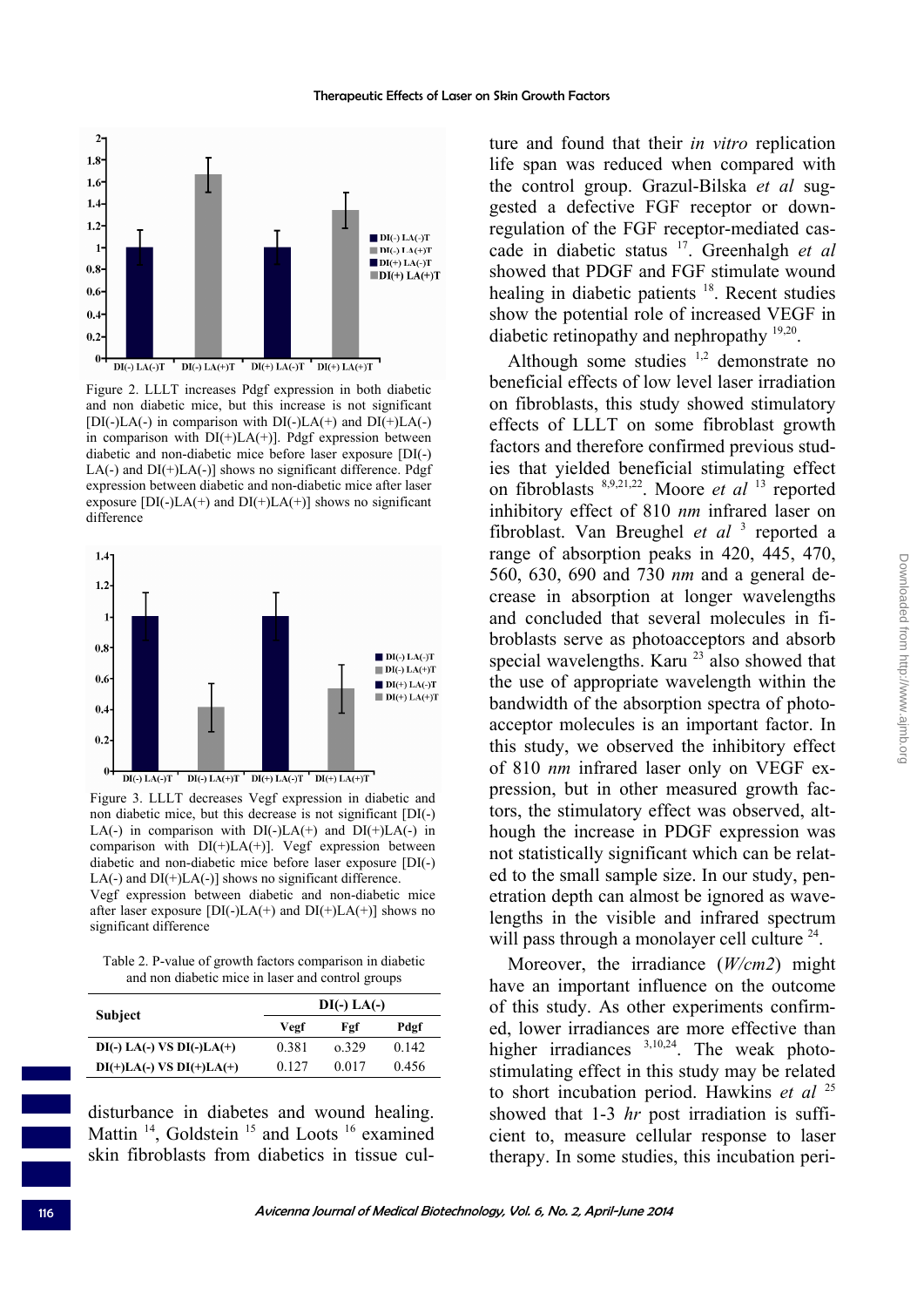od lasts 24-72 *hr*. Moreover, some authors proposed longer incubation period for having the response although the photobiostimulation influence may be weakened over time due to decreased vitality and untimely cell death in the irradiated cell cultures as a result of reaching confluence 22,26.

Although some studies demonstrate FGF and PDGF decrease and VEGF increase in diabetic status  $17-19$ , we did not find significant difference between these factors before laser irradiation in diabetic mice in comparison with nondiabetics. It may be due to the small sample size. However, we observed significant increase in FGF expression following LLLT in cultured fibroblasts of diabetic mice in comparison with nonirradiant nondiabetic mice. Previous studies suggest that LLLT is more effective on impaired tissues rather than normal condition  $27$ . In this study, we also found PDGF increase and VEGF decrease following LLLT in diabetic mice compared with nondiabetic mice but it was not statistically significant which can be related to small sample size. These results confirmed our previous studies using LLLT on diabetic patients <sup>28-30</sup> and other studies suggesting beneficial effects of LLLT on fibroblast activity 8,21,22,31.

This study suggests potential beneficial effects of LLL irradiation at the cellular level in clinical studies. LLLT application in cutaneous wounds of human skin may be assumed useful at the applied dosimetric parameters, but future investigation with larger sample size is necessary to explain the exact mechanisms of laser biomodulation. Subsequently, resolving the lack of scientific evidence and nullifying the controversial acknowledgements of the effect of low power lasers can bring about a wide spread acceptance for the use of LLLT in clinical settings.

## **Acknowledgement**

The authors are grateful to Dr. Bonakdar for lab supplies and necessary materials provided for this study and also laboratory workers of Cell Bank of Iran affiliated to Pasteur Institute of Iran, Mr. Mehrjo and Mr. Majidi

for providing the culture medium and technical support. We also thank Tehran University of Medical Sciences for financial support by grant number 10415.

#### **References**

- 1. Pogrel MA, Chen JW, Zhang K. Effects of lowenergy gallium-aluminum-arsenide laser irradiation on cultured fibroblasts and keratinocytes. Lasers Surg Med 1997;20(4):426-432.
- 2. Hallman H, Basford J, O'Brien JF, Cummins LA. Does low-energy helium-neon laser irradiation alter "in vitro" replication of human fibroblasts? Lasers Surg Med 1988;8(2):125-129.
- 3. Van Breugel HH, Bär P. Power density and exposure time of He-Ne laser irradiation are more important than total energy dose in photo-biomodulation of human fibroblasts in vitro. Lasers Surg Med 1992;12(5):528-537.
- 4. Lubart R, Wollman Y, Friedmann H, Rochkind S, Laulicht I. Effects of visible and near-infrared lasers on cell cultures. J Photochem Photobiol B 1992;12(3):305-310.
- 5. Passarella S, Casamassima E, Molinari S, Pastore D, Quagliariello E, Catalano IM, et al. Increase of proton electrochemical potential and ATP synthesis in rat liver mitochondria irradiated in vitro by helium-neon laser. FEBS Lett 1984;175(1):95-99.
- 6. Grossman N, Schneid N, Reuveni H, Halevy S, Lubart R. 780 nm low power diode laser irradiation stimulates proliferation of keratinocyte cultures: involvement of reactive oxygen species. Lasers Surg Med 1998;22(4):212-218.
- 7. Yu W, Naim J, Lanzafame R. The effects of photoirradiation on the secretion of TGF and PDGF from fibroblasts in vitro. Lasers Surg Med Suppl 1994;6:8.
- 8. Reddy GK, Stehno-Bittel L, Enwemeka CS. Laser photostimulation accelerates wound healing in diabetic rats. Wound Repair Regen 2001;9(3):248-255.
- 9. Nemeth AJ. Lasers and wound healing. Dermatol Clin 1993;11(4):783.
- 10. Kana JS, Hutschenreiter G, Haina D, Waidelich W. Effect of low-power density laser radiation on healing of open skin wounds in rats. Arch Surg 1981; 116(3):293.
- 11. Kipshidze N, Nikolaychik V, Keelan MH, Shankar LR, Khanna A, Kornowski R, et al. Low power helium: Neon laser irradiation enhances production of vascular endothelial growth factor and promotes growth of endothelial cells in vitro. Lasers Surg Med 2001;28(4):355-364.